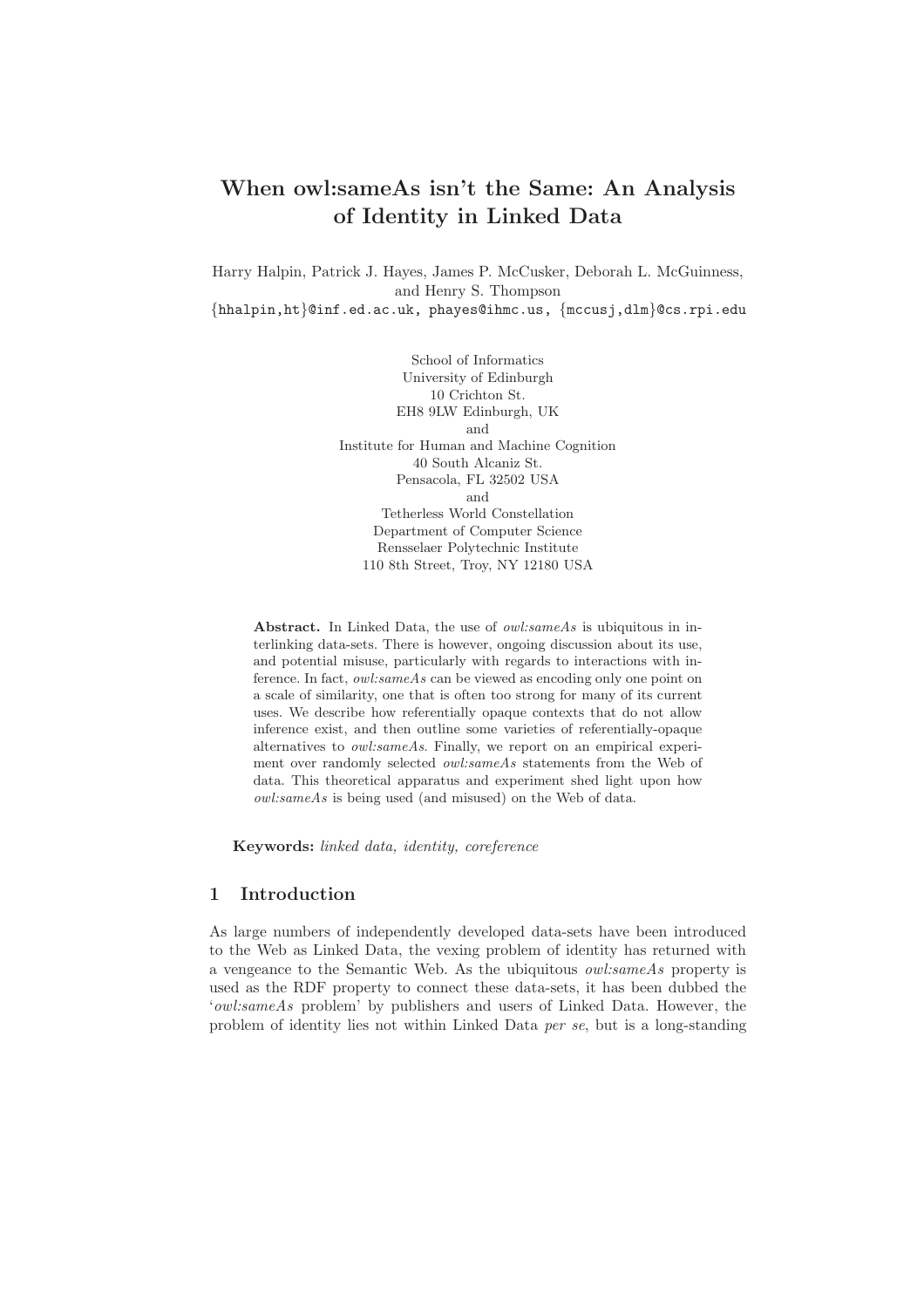and well-known issue in philosophy, the problem of identity and reference. What precisely *is* new in the recent appearance of this problem on the Web of Linked Data is that this is the first time the problem is being encountered by different individuals attempting to *independently* knit their knowledge representations together using the same standardized language. Much of the supposed "crisis" over the proliferation of *sameAs* in Linked Data can be traced to the fact that many mutually incompatible intuitions motivate the use of *owl:sameAs* in Linked Data. These intuitions almost always violate the rather strict logical semantics of identity demanded by *owl:sameAs* as officially defined.

To review, the *owl:sameAs* (abbreviated from hereon simply *sameAs*) construct is defined as stating "that two URI references actually refer to the same thing" [3]. For example, the city of Paris is referenced in a number of different Linked data-sets: ranging from OpenCyc to the New York Times. For example, we find that *dbpedia:Paris* is asserted to be *sameAs* both *cyc:CityOfParisFrance* and *cyc:Paris DepartmentFrance* (and five other URIs). Yet OpenCyc explicitly states (in English!) that these two are distinct. Is there a contradiction here? Is DBPedia misusing *sameAs*? In this paper we will explore the origins of this (very common) situation, and suggest some ways forward.

As the Semantic Web is a project in development, it is always possible to specify anew various constructs. The project of inspecting alternative readings of *sameAs* has been begun by us in the past by looking at context [9] and proposed ontologies [12]. In this work we bring our research together and validate it empirically. We begin by reviewing the philosophical origin of the problem of identity from Leibnitz's Law in Section 2 and its implementation as *sameAs* in Section 3. In Section 4 we demonstrate a number of theoretically-motivated distinctions that are 'kind of close' to *sameAs* and then systematize these into an ontology in Section 5. Finally, test see if humans can reliably use these distinctions in Section 6, and conclude with recommendations for the future development of RDF in Section 7.

### 2 What is Identity?

The father of knowledge representation, Leibnitz, was also the first to phrase a coherent and formalizable definition of identity, often called 'Leibnitz's Law' or the 'The Identity of Indiscernables,' namely that that if  $x$  is not identical to  $y$ , then there must be some property that they do not share [11]. Or put another way, if x and y share all properties (i.e. if they are indiscernable) then they are identical. This law can then stated logically as  $\forall x \forall y \exists P.x \neq y \rightarrow P(x) \land \neg P(y)$ . The inverse of this is the more trivial law of substitutivity, which can then be stated as  $\forall x \forall y. P(x) \land P(y) \rightarrow x = y$ . Leibnitz's law and the law of substitutivity, which are obvious from a logical perspective, have a number of very practical engineering reprecussions in a distributed knowledge representation system such as the Semantic Web.

A number of classical problems already crop up in this analysis of identity. For example consider changes over time. Should things with different temporal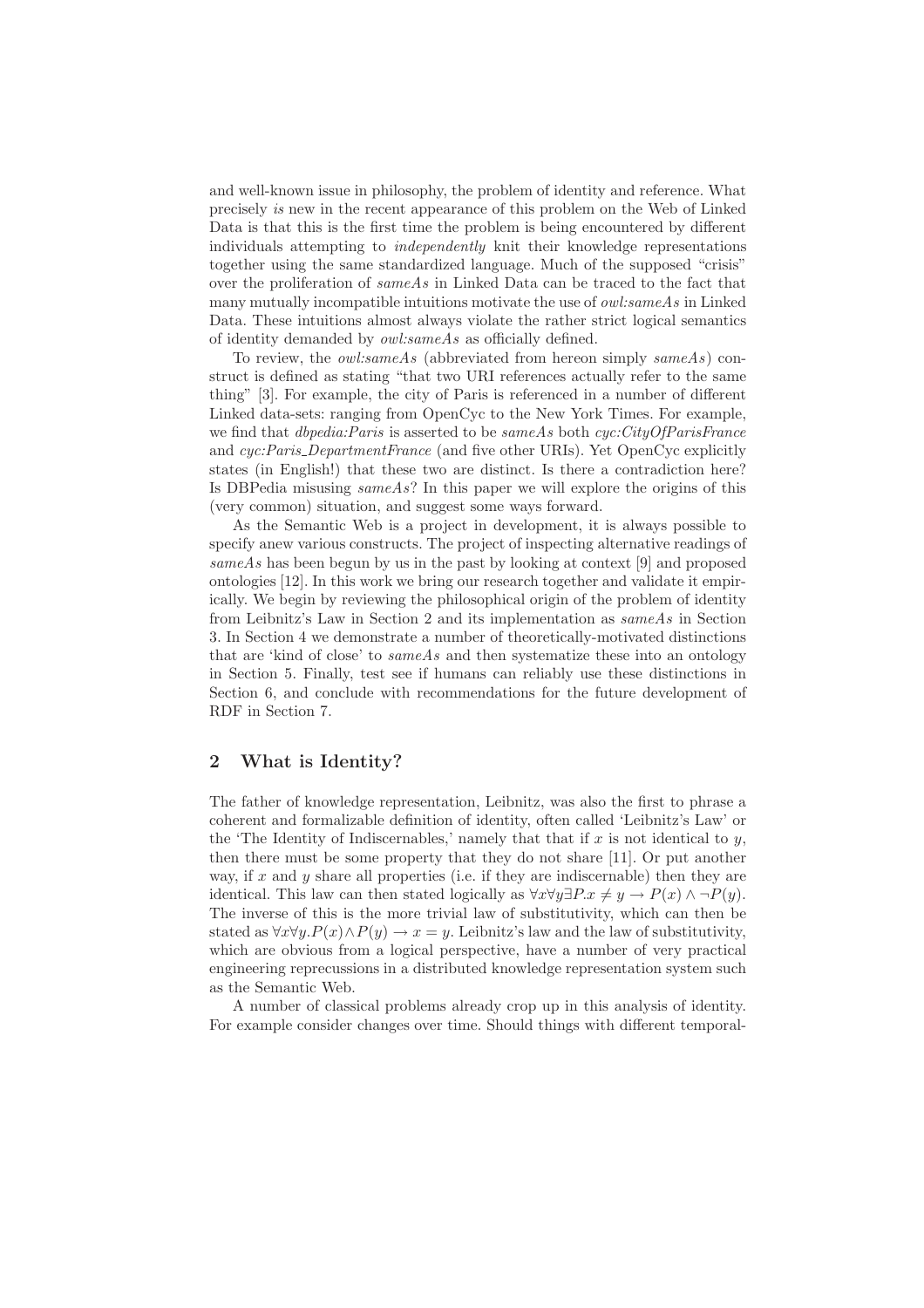spatial co-ordinates be counted as different, even if they share the rest of their properties? While that sounds like a common-sense distinction, is Tim Berners-Lee as an adult is the same as Tim Berners-Lee five minutes ago? Or as a child? Or if he lost his arm? This leads straight in to arguments about perdurance and endurance in philosophy. In any engineering discipline such as knowledge representation (as opposed to say, metaphysical thought experiments), we can *never* enumerate all possible properties.

Instead, we consider only a subset of possible properties. As a result identity based on propery matching is under-determined. One solution is to have *some* properties count as those necessary for identity, namely an explicit *theory of identity criteria*. Are there two different kinds of properties, properties that are somehow *intrinsic* to identity and others that are *extrinsic*, i.e. purely relative to other things?<sup>1</sup> However, this does not mean that all such criteria-based theories are compatible. One can imagine theories of identity based on different criteria, where some theories of identity subsume weaker or stronger ones, but others are simply incommensurable. Problems also arise with respect to (comparing) property *values*, for example when values are vague (is "purple" the same as "rgb $(255,0,255)$ ") or imprecise (is "2 inches" the same as "5 cm").

Regardless of these well-known issues, the point of a logical analysis of identity is clear in terms of inference: When someone says two things are the same, *the two things share all the same properties* and so every property of one thing can be *inferred* to be a property of the other. The quesion is: Does such a definition of identity work in a decentralized environment such as the Web of Linked Data?

## 3 The Identity Crisis of Linked Data

Just because a construct in a knowledge representation language is explicitly and formally defined does not necessarily mean that people will follow that definition when actually using that construct 'in the wild.' This can be for a wide variety of reasons. In particular, the language may not provide the facilities needed by people as they actually try to encode knowledge, so they may use a construct that appears to be *close enough* to what they need. A combination of not reading specifications—especially formal semantics, which even most software developers and engineers lack training in—and the labeling of constructs with "English-like" mnemonics, will naturally lead the use of a knowledge representation language by actual users to vary from what its designers intended. In decentralized systems such as the Semantic Web, this problem is amplified. Far from being a sign of abuse, it is a sign of success, as it means that the Semantic Web is actually being deployed outside academia and research labs.

<sup>1</sup> For example, using a *single* pre-defined criterion to define identity has been a success in terms of primary keys in databases. OWL also allows us to deploy such a property using the *owl:inverseFunctionalProperty* construct, although this is a rather simple approximation of a full-fledged theory of identity criterion.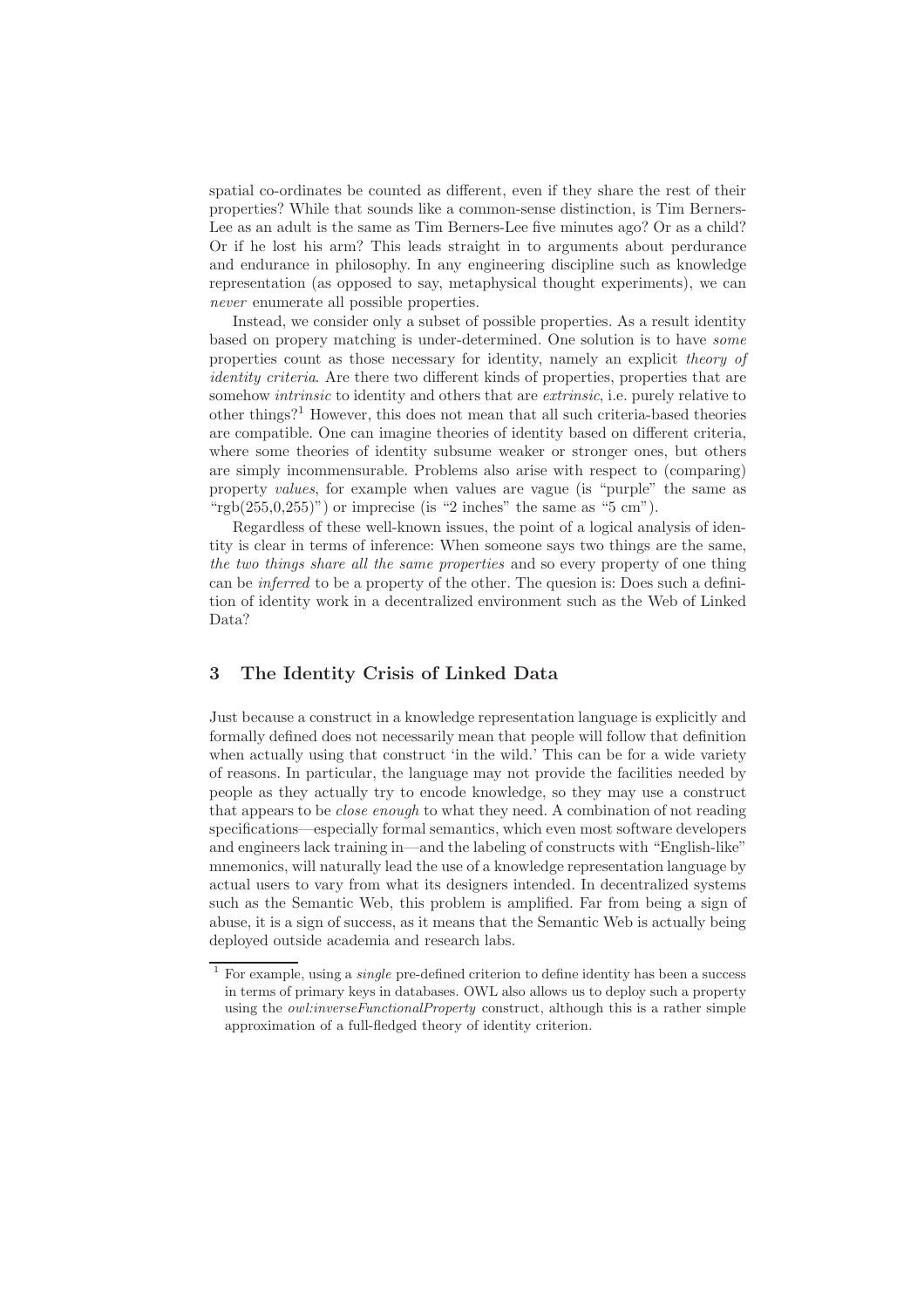At first glance, *sameAs* seems to be harmless. Its informal definition is that "the built-in OWL property *owl:sameAs* links an individual to an individual" and "Such an *owl:sameAs* statement indicates that two URI references actually refer to the same thing: the individuals have the same identity" [1]. OWL states that "It is unrealistic to assume everybody will use the same name to refer to individuals. That would require some grand design, which is contrary to the spirit of the web" [1]. The problems with *sameAs* start when we apply the principle of substitution to it, by inferring from a *sameAs* assertion that its subject and object share all the same properties.

Despite efforts such as OKKAM which attempt to get the Semantic Web to re-use URIs [4], with the distributed growth of Linked Data projects new URIs are often being minted for new data-sets independently and then *sameAs* links are added manually or automatically. Furthermore, the entire transitive closure of *all* individuals that are connected by *sameAs* share *all* the same properties, if the official (substitutive) definition is respected.

There is the possibility that *sameAs* could turn the Semantic Web from a web of interconnected data to the semantic equivalent of mushy peas. Of course identity is transitive and substitutive. If all the uses of *sameAs* are semantically correct, all these entailments would be exactly correct. The problem is not that *sameAs* itself is mushing up *Linked Data*, but that it's being used to mean other things than what the specification says it means.

While there have been heroic efforts to deal with these 'co-reference' bundles by the KnoFuss architecture [15] and the Consistent Reference Service [7], these have both been deployed only in certain domains. While there has been much related work in the database community on assessing information quality from uncertain sources of information [16], and some work in the Semantic Web community such as the work of WIQA [2] and Inference Web [13], this work has yet to be widely deployed for Linked Data. As imaginable, this has led to considerable discussion in the Linked Data community that such use of *sameAs* is dangerous and potentially 'wrong' as regards the formal semantics of OWL 1.0. However, since inference is rarely used with Linked Data, these problems are not always noticed. Does the possibility of incorrect inferences even matter if one's application does not use inference? With frameworks such as SiLK increasing the number of *sameAs* [17] statements, is the use of *sameAs* a potential time-bomb for Linked Data, or just a harmless convention?

#### 4 Varieties of Identity and Similarity

What kinds of uses of *sameAs* inconsistent with its strict logical definition may be found in the wild? The kind of uses we find suggest that in some cases the context (which can be given on the Semantic Web as a named graph) of the use of name of is *referentially opaque* despite both names denoting a single thing. In other cases the two things are just similar. In neither case is it implied that either name can be freely substituted for the other (the Principle of Substitution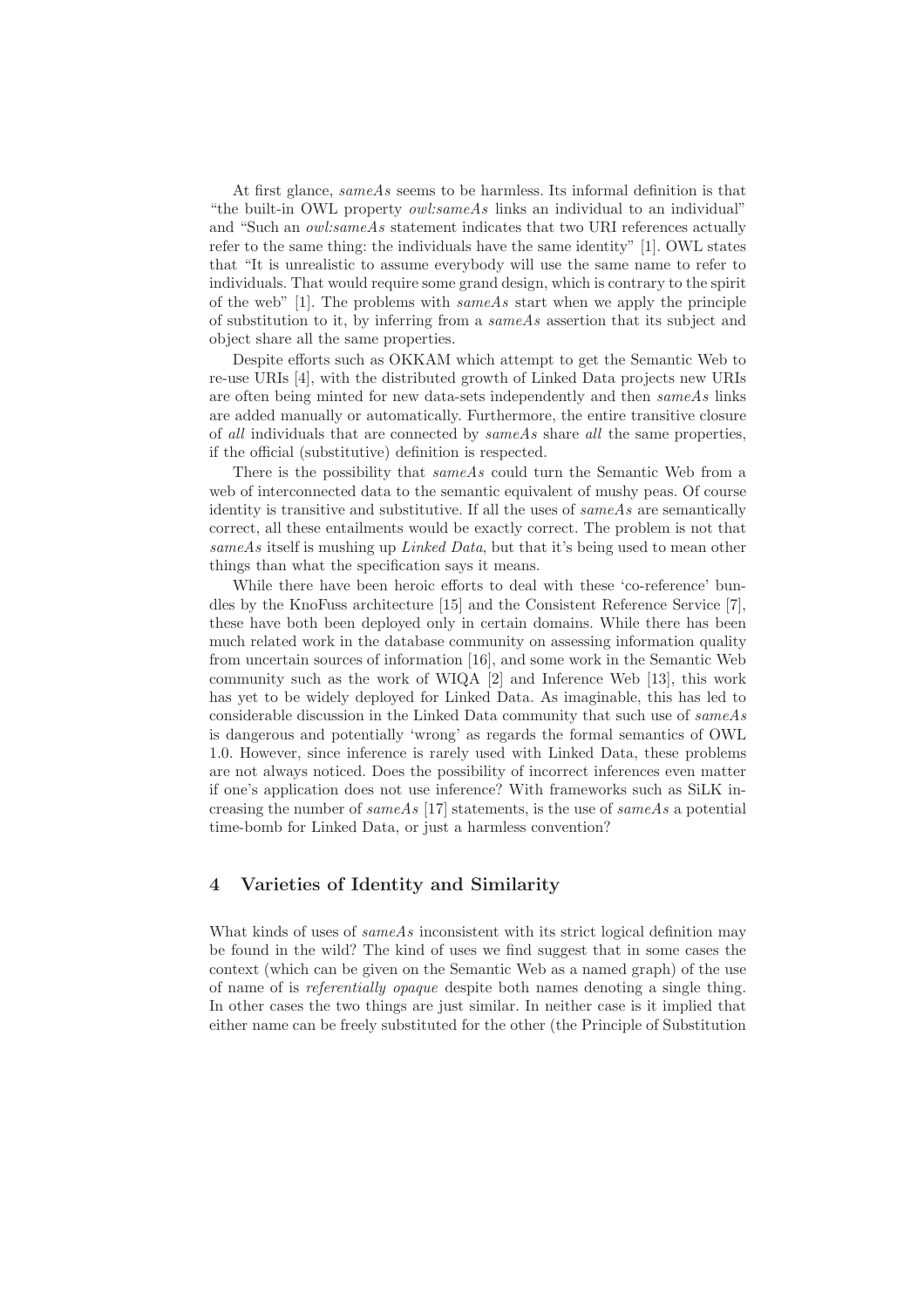does not hold), nor can all the properties of either name be inferred to hold of the other.

#### 4.1 Identical But Referentially Opaque

The first case is when things are identical, *that is the two names do identify to the same thing, but all the properties ascribed to one name are not necessarily appropriate for the other*, so their names can not be substituted. In this case, the context of use, like a named graph on the Semantic Web, is referentially opaque. While this may appear to violate the very definition of identity, there are two general cases where this may hold.

The first case is when indeed the two names do identify the same thing, but not all properties asserted using one of the names may be asserted using the other name. This is the case when the particular name used to refer to an object matters in some important way. A typical example of referential opacity arises when we have an explicit representation of an agent's knowledge or belief, and the agent doesn't know that the names co-refer. If the agent believes that the 'Morning Star' refers to Venus, but does not know that the 'Evening Star' also refers to Venus, then an equality substitution (such as using *sameAs*) between the 'Evening Star' and 'Morning Star' will give a false representation of their beliefs, even though this equation is factually true.

Another case is when two names may refer to the same thing and all properties do hold of both names, but it is socially inappropriate to re-use the name in a different context (a context can be given as a named graph in RDF). The central intuition here is there are 'forms of reference' appropriate to a context, especially in social contexts. To use an informal example, when at an event of the Royal Society, Tim Berners-Lee is *Professor Sir* Tim Berners-Lee of MIT and Southhampton, not *timbl* on IRC. This does not mean that in an IRC chat Tim Berners-Lee is somehow *not* a professor, but that within that context those properties do not matter. This property is exceedingly important for Linked Data, as contrary to popular doctrine, URIs are uused often as kinds of names and it is possible that the Web is full of referentially opaque contexts.

#### 4.2 Identity as Claims

One could attempt to avoid the entire problem by simply treating all statements of identity as claims, *where the statement of identity is not necessarily true, but only stated by a particular agent*. As different agents may have different sets of claims they accept, different agents may accept different identity statements and so have different inferences. These issues also apply to the Semantic Web insofar as it uses any kind of inference as once an agent accepts an identity claim, the agent is bound to all its valid inferences. Informally, it is one thing for me to link to your URI, but its another thing for me to believe what you say about it as though you were talking about my URI. Put another way, one should be wary of accepting conclusions *over here* that could have been drawn *over there*, so to speak.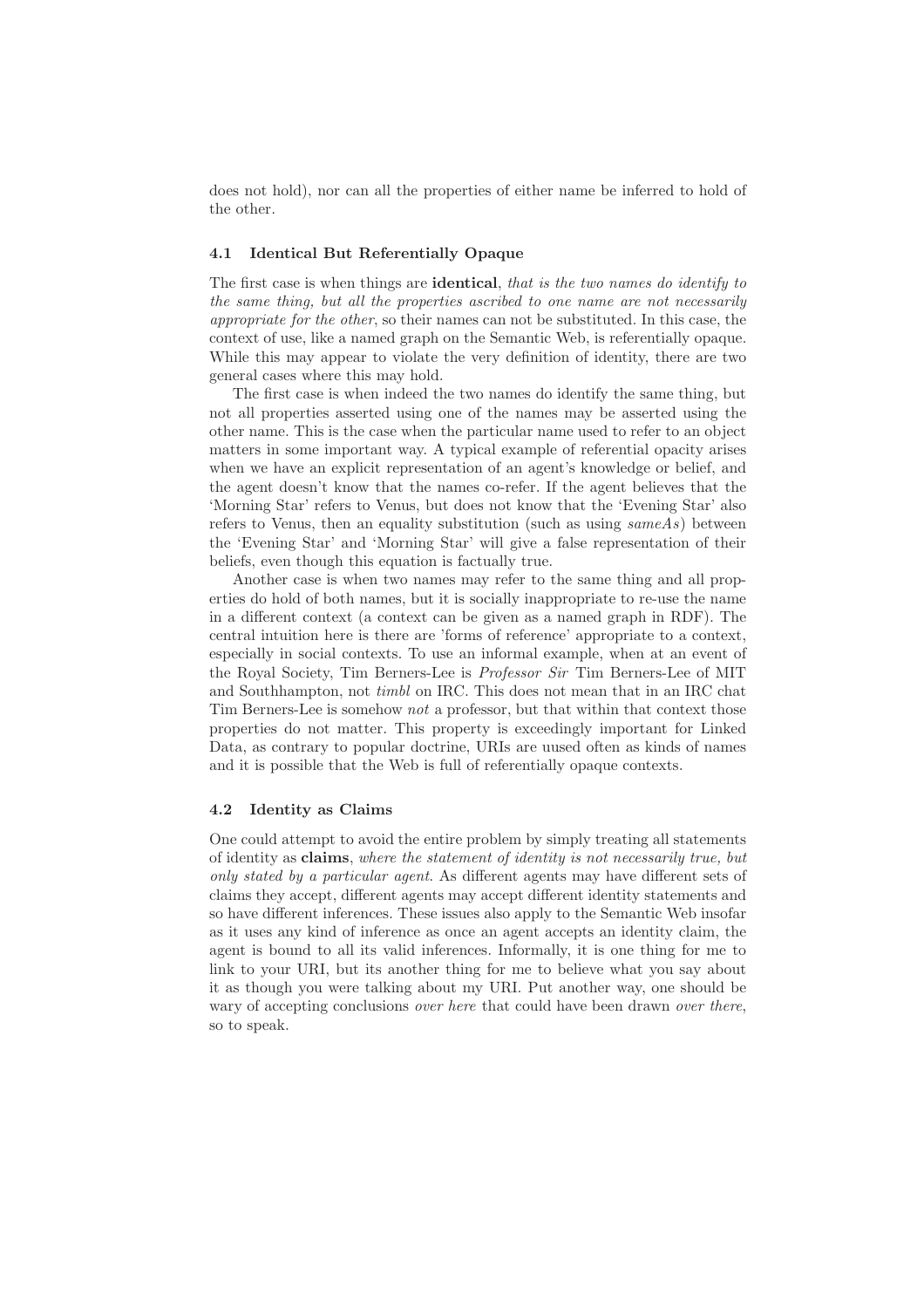In particular, this issue comes into play when different agents describe the world at different levels of granularity. For example, different sources of Linked Data may make subtley different claims about some common-sense term like 'sodium.' This occurs in the case of the concept of sodium in DBPedia, which has a *sameAs* link to the concept of sodium in OpenCyc. The OpenCyc ontology says that an element is the set of all pieces of the pure element, so that sodium in Cyc has a member which is a lump of pure metallic sodium with exactly twentythree neutrons. On the other hand, sodium as defined by DBPedia includes all isotopes, which have different number of neutrons than 'standard' sodium, and in this particular case are unstable. So, one should not state the number of neutrons in DBPedia's use of sodium, but one *can* with OpenCyc. At least in web settings with little inference or reliance on detailed structures, it is unlikely that most deployers of Linked Data actually check whether or not *all* the properties and their associated inferences are shared amongst linked data-sets.

#### 4.3 Matching

As inspired by *skos:exactMatch*, which states "indicates a high degree of confidence that two concepts can be used interchangeably across a wide range of information retrieval applications." [14], one can imagine a kind of strong similiarity relationship called matching where *different things share enough properties enough to substitute for each other*, at least for some purposes. Unlike *skos:exactMatch* this property would apply to things themselves, not just concepts of things. Two descriptions of things can share all the same properties due to only a finite and incomplete number of these properties being described. For example, while a wine-glass is identical to itself, it would match another wineglass from the same set in a Semantic Web description...at least for the purposes of laying a table. We should also be careful not to mix up names and things. The "Department of Paris" and "District of Paris" may share the same geographical extent, but by what act of civil engineering on a grand scale or legal act in court could such things actually be substituted for each other? Obviously they are not identical and only strongly similar, even if the knowledge representation of them lists all the same properties by virtue of being incomplete.

#### 4.4 Similar

Another relationship is a kind of weaker notion of being similar, which is when *two different things share some but not all properties* in their given incomplete description. A wine glass and a coffee-cup are similar as regards holding liquids, but they hold entirely different kinds of liquid usually and are different shapes, so Leibnitz's Law would not hold obviously as they are different things. A real-world example from Linked Data would be the relationship between two biospecimens coming from the same cell line in an experiment [12]. We have observed scientists inclination in practice to connect them with *sameAs*, as the two biospecimens are part of the same cell line. However, this creates inferential problems including causing the specimen to be derived from itself, and important experimental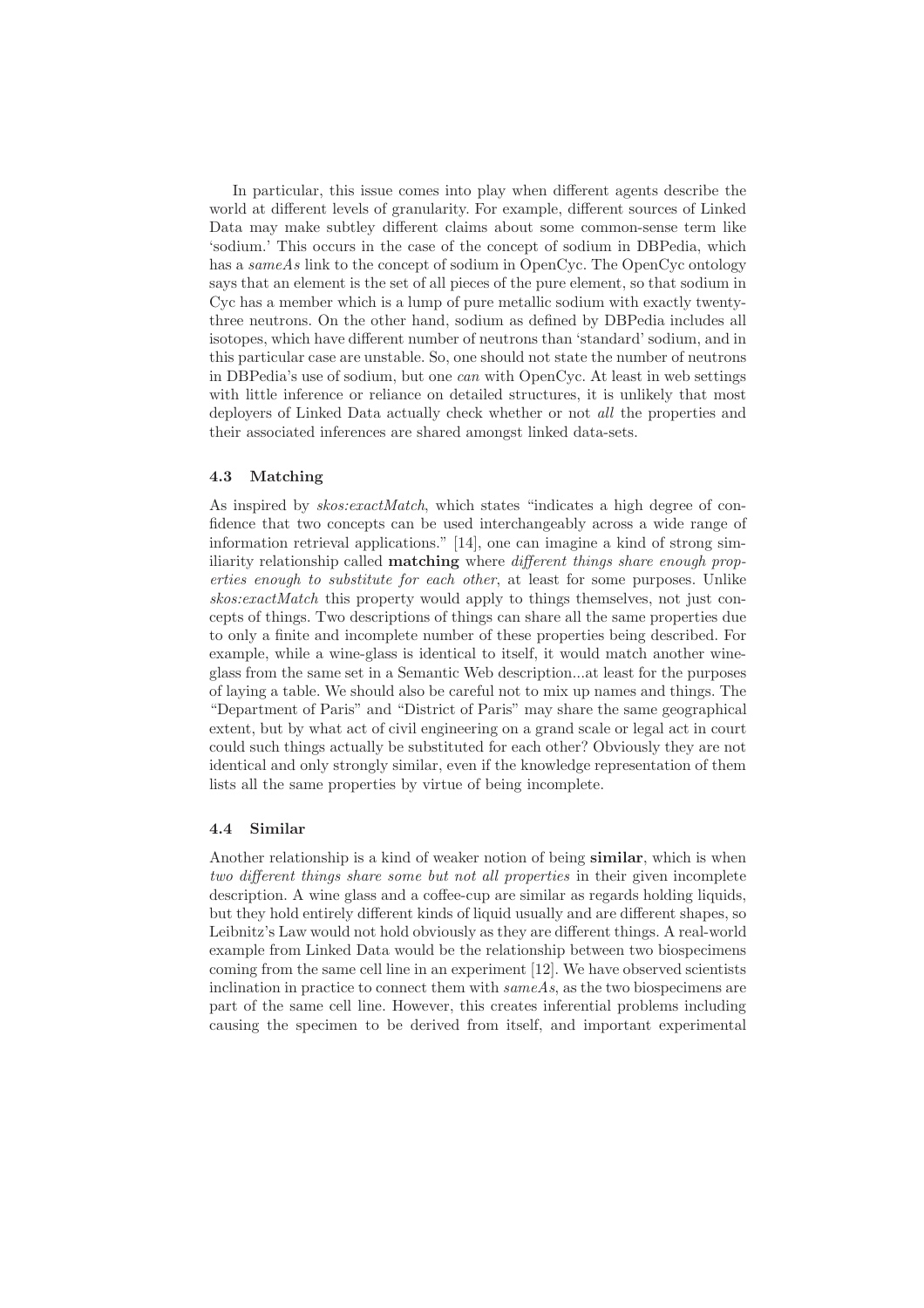properties to be duplicated! Therefore, it makes more sense to have an identifier that only causes some (but perhaps not all) properties to be shared.

#### 4.5 Related

The final relationship is related, when *two different things share no properties in common in a given description but are nonethless closely aligned in some fashion*. For example, the relationship between a wine-glass and wine. Such complex, structured, yet hard-to-specify relationships between things that are 'kind of close to identity' often arise, such as the relationship between a quantity and a measurement of a quantity and between sodium and a isotope. One example of this from Linked Data is the use of a drug in a clinical trial and the drug itself, which is currently connected via *sameAs* in a Linked Data drug study [10]. Although on some trivial level 'everything is related', there are degrees of relatedness. A drug may be related to many things (such as certain plants it derived from), that fact may have little relevance to, much less identity with, the clinical trial that tested its properties, as these properties could also be synthetically brought about. One is also tempted to engage with some sort of "fuzzy" or numerical weighted uncertainty measure between one and zero of identity, but the real hard questions of precisely where these real values come from and their relationship to actual probability theory muddy these conceptual waters very quickly. It seems that beneath these predicates there is likely to be a whole family of heterogeneous and semi-structured relationships that should be studied more carefully and empirically observed before any hasty judgments are made.

## 5 The Similarity Ontology

Although in Section 4 we demonstrate a need for a notion of identity that does not have any entailments and the possibility that various forms of similarity are being confused with the notion of identity, we did not explicitly explore the details. One possibility as originally proposed and discussed in [12] would be to propose a number of new relationships of identity based on permutations around each of the properties of transitivity, symmetry, and reflexivity. A new ontology called the *Similarity Ontology* (SO) has been defined that separates each of these out as a new kind of relationship.<sup>2</sup> While one could use these properties to make inferences about the relationship in certain domain-specific cases, one would not thereby necessarily be claiming that any two objects having this new kind of relationship would share properties.

The properties of the Similarity Ontology are shown in Table 1. Unlike identity, similarity properties are not necessarily transitive and symmetric. Note that non-symmetric is not equivalent to asymmetric, but simply not necessarily symmetric. The same applies to non-reflexivity and irreflexivity, and non-transitivity

<sup>2</sup> http://purl.org/twc/ontologies/similarity.owl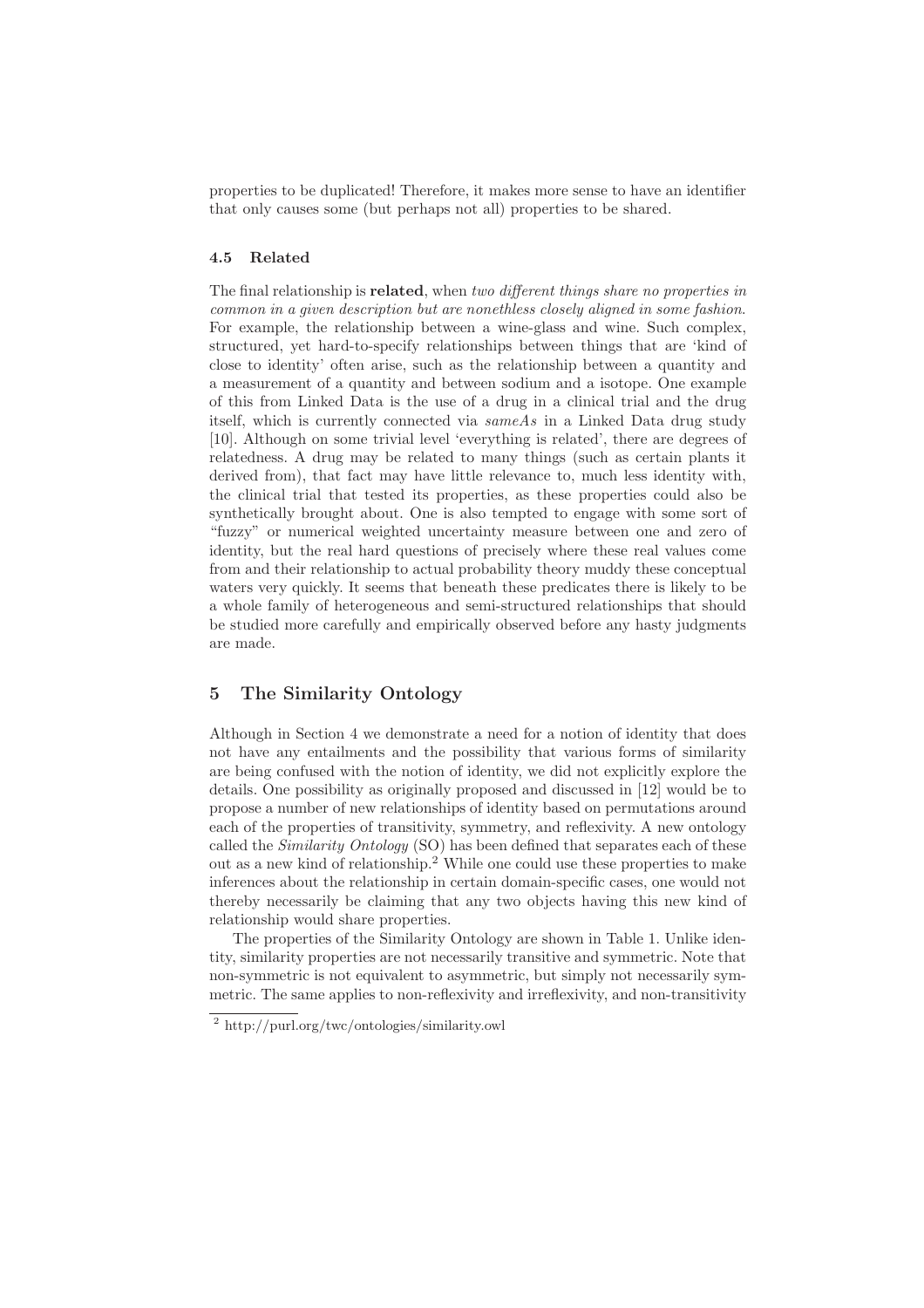and intransitivity. Domain-specific properties can be created as sub-properties of one of the eight SO properties in order to maximize interoperability while maintaining distinctions among future concepts of similarity. We have also defined a mapping ontology that shows examples of mappings with existing similarity properties from RDFS, OWL, and SKOS<sup>3</sup> and show the sub-property relationship among the new and existing similarity properties in Fig. 1. These properties cover the wide range of relationships from "a is the same thing as b" to "b has more information about a" and allow the expression of precise concepts of similarity.

|               |           | Transitive                                        | Non-transitive |  |
|---------------|-----------|---------------------------------------------------|----------------|--|
| Reflexive     | Symmetric | so: identical                                     | so:similar     |  |
|               |           | Non-Symmetric so:claimsIdentical so:claimsSimilar |                |  |
| Non-Reflexive | Symmetric | so:matches                                        | so:related     |  |
|               |           | Non-Symmetric so:claimsMatches so:claimsRelated   |                |  |

Table 1. The proposed Identity Ontology. Eight new identity properties derived from the original meta-properties of *sameAs*: Reflexivity, Symmetry, and Transitivity. The prefix "sim" is used for the ontology.



Fig. 1. Sub-property relationships between the properties of the Similarity Ontology and existing properties from OWL, RDFS, and SKOS.

so:identical Two URIs refer to the same thing and so share all the properties, but the reference is opaque. This is the most restrictive property of similarity in SO. It follows the same definition as *sameAs*, which "indicates that two URI references actually refer to the same thing: the individuals have the same identity", but it is referentially opaque and so does not follow Leibnitz's Law

<sup>3</sup> http://purl.org/twc/ontologies/similarity-mapping.owl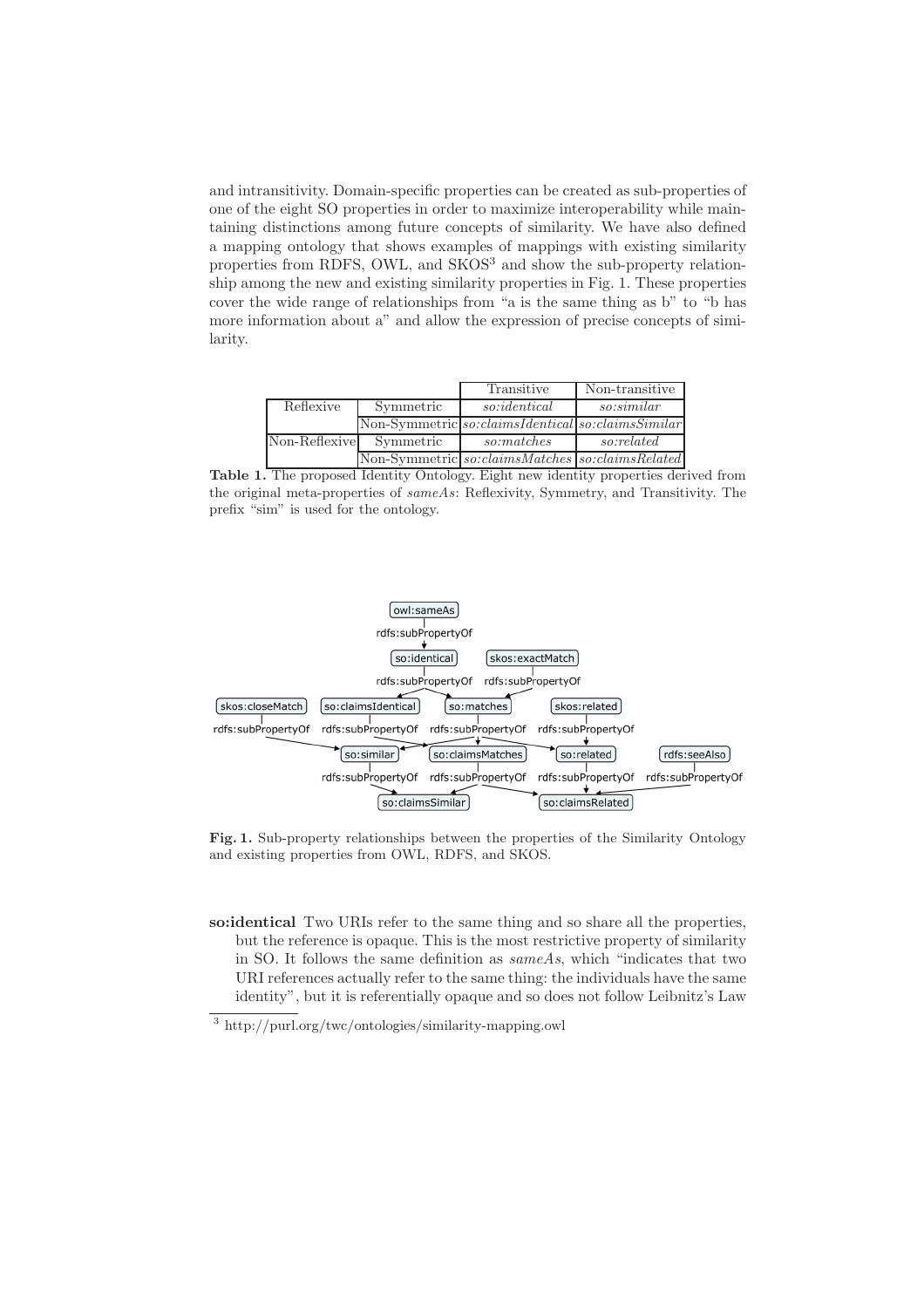[1] As this is the most restrictive property, no other SO properties are subproperties of it. *sameAs* is defined to be a sub-property so that existing valid assertions of identity are preserved.

- so:claimsIdentical Since this property is transitive and reflexive, but not necessarily symmetric, it serves as a way for one agent to claim two URIs are identical, without the inverse needing to be true. As a super-property of *so:identical*, everything that is actually identical makes the claim of identity, with both sides of the claim being made due to the symmetry of *so:identical*. This property is transitive because if an entity  $a$  claims to be entity  $b$  and  $b$ claims to be entity c, then  $a$  cannot deny that it is claiming to be  $c$  as well.
- so:matches Two URIs refer to possibly distinct things that share all the properties needed to substitute for each other in some graphs. This property is symmetric but not necessarily reflexive. *so:matches* is a super-property of *so:identical*.
- so:claimsMatches This is the same as *so:matches*, but is not necessarily symmetric, so that things can be claimed to match without reciprocation.
- so:similar Two URIS refer to possibly different things that share some properties but not enough to substitute for each other. *so:similar* is a superproperty of *so:matches*. This is a super-property of *so:identical* since everything that is identical is also similar. It is also a super-property of *skos:closeMatch*[14].
- so:claimsSimilar This is the same as *so:similar* but is not necessarily symmetric. Agents can therefore use this property to claim similarity without reciprocation. As a statement of similarity is in actuality two claims of similarity, so *so:claimsSimilar* is a super-property of *so:similar*. In symmetry with *so:similar*, claims of identity and matching imply a claim of similarity.
- so:related Two URIS refer to possibly distinct things, and share no properties necessarily but are associated somehow. As it is only symmetric, there are no claims to any sort of similarity, matching, or identity. Because of this, *so:related* is a super-property of only *so:matches*, as *so:similar* and *so:identical* are reflexive, which would make *so:related* reflexive by proxy. This property is closely related to *skos:related* [14].
- so:claimsRelated This is the loosest sense of identity in SO. It is a similar property to *rdfs:seeAlso*, which is "used to indicate a resource that might provide additional information about the subject resource." [5] We define *rdfs:seeAlso* to be a sub-property of *so:claimsRelated*. *so:related* and *so:claimsMatches* are both super-properties of *so:claimsRelated*.

#### 5.1 Inference

There is a real opportunity here for doing inference. How is this done? It can be said that a particular property or set of properties are isomorphic across a particular kind of similarity. This kind of entailment can be performed through introduction of a property chain, introduced in OWL 2. What people obviously want to express is 'same cell line as,' or more generally, 'same relevant property as' (One could imagine a number of relevant properties and sub-properties). This is much more structured than a vague notion of matching and similarity,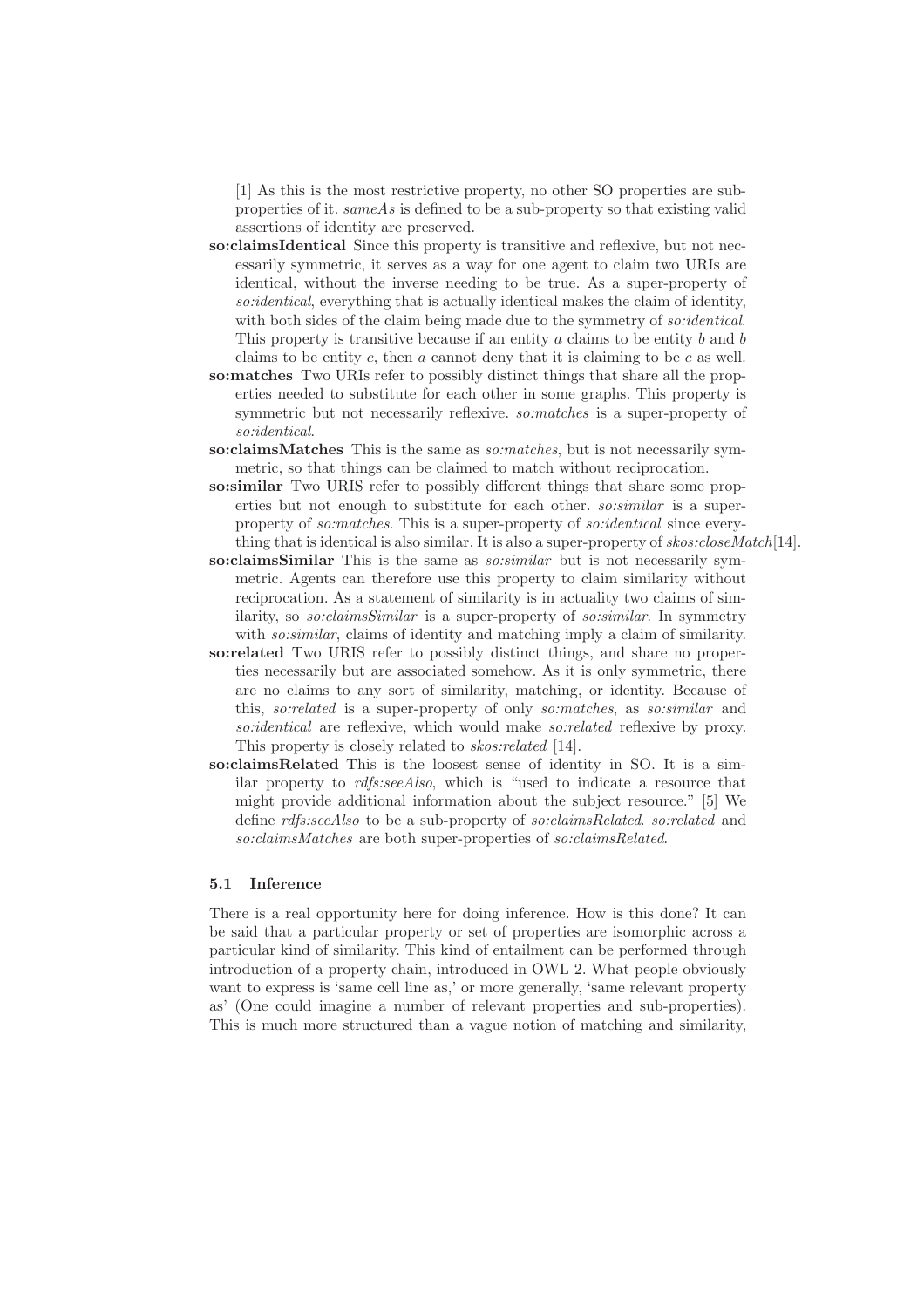and probably more useful. We could do this in OWL now by having a class of identity-restrictions, along these lines: *sameAsClass a IDRestriction. samePropertyAs relevantProperty P. A samePropertyAs B. A P X. B P Y.* → *X sameAs Y*.

### 6 Experiment

We have carried out an empirical study of *sameAs* "in the wild". Examples of *sameAs* were taken from the Linked Data Web in order to determine how robust the distinctions offered above are in practice. That is, do people actually use *sameAs* in the different ways that are outlined in the Similarity Ontology? Can people recognize these kinds of distinctions reliably? If at least some of the distinctions between similarity relationships that are currently conflated by *sameAs* can be made in a robust manner, then these distinctions may be candidates for standardization.

#### 6.1 Data

For our experiment we retrieved all *sameAs* triples from the copy of the Linked Open Data Cloud hosted by OpenLink, which totalled 58,691,520 *sameAs* triples from 1,202 unique domain names. The top eight providers of triples show a heavy slant towards biology, being in order: *bio2rdf* (26 million), *uniprot* (6 million), DBPedia (4.3 million), Freebase (3.2 million), Max Planck Institute (.85 million), OpenCyc (.2 million), Geonames (.1 million), Zemanta (.05 million). As shown in Figure 2, when the domain of each URI in the subject and object is plotted by rank-frequency in log-log space, these triples display what appears to be powerlaw behavior. This is in line with earlier results [8] that show that Linked Data does not necessarily follow a power-law, but something relatively close that does exhibit a somewhat fore-shortened long-tail and nearly exponential behavior in the head. When we used the standard method of Clauset et al. to detect a powerlaw, the exponent was estimated to be 2.42, but the Monte-Carlo generation of synthetic distributions showed that the distribution failed significantly ( $p =$  $.08, p \leq .1$ , no power-law found) to be a power-law. Nonetheless, it is seemingly exponential and almost certainly non-parametric.

In order to select a subset for an initial experiment, we first eliminated some classes of triples, and then took a weighted random sample. As the data was to be rated by non-specialists, all biomedical data with *bio2rdf* and *uniprot* links was excluded from the random sampling. Furthermore, the two linked data-sets that just copied data (DBPedia) blindly, namely *zemanta* and *Freebase*, were also excluded.

We then drew approximately 500 sample *sameAs* statements at random from the remaining 2.3 million triples. In order to prevent the major data-providers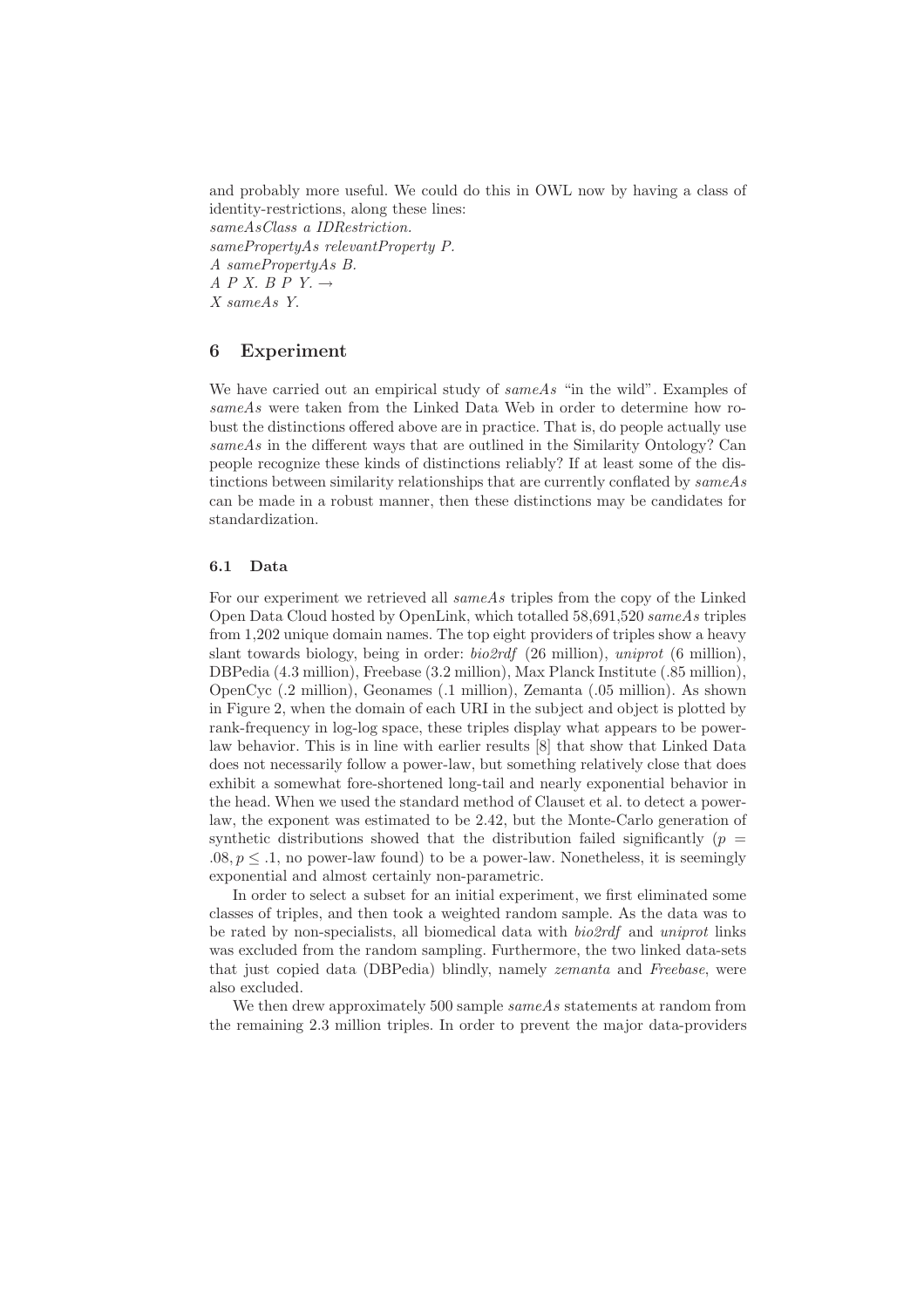

Fig. 2. Frequency of domains in *sameAs* statements in rank-order, logarithmic (base 10) scale.

from unfairly dominating the sample, the samples were chosen so that the frequency of URIs in the resulting triples from major providers (those in the exponential head of the distribution) was scaled down by the logarithm of their raw frequency. This down-weighting is intended to result in a balanced and diverse sample of *sameAs* statements. Finally, we attempted to retrieve RDF triples whose subjects were the subject and object URIs of those statements. The 250 cases where this retrieval was successful provided the material for our initial evaluation experiment.

#### 6.2 Experimental Design

We used the *Amazon Mechanical Turk*<sup>4</sup> as a platform for a pilot experiment. Tasks that require some amount of human judgement (such as the judgement about identity) are broken into what are termed Human Intelligence Tasks (HITs) for presentation via the Web to three of the authors. Each HIT covered 10 *sameAs* pairs, as shown in Figure 3, with a standard sample of properties and values from each retrieved RDF triple displayed in two side-by-side tables. We hope to later repeat this experiment on a larger scale using crowd-sourcing via this platform.

The following instructions were given for the forced choice response: The same: clearly intended to identify the same thing, without necessarily using the same properties e.g. two different descriptions of a live performance by Queen of *Bohemian Rhapsody*. Matches: identifies two copies or versions of the same thing, with the same fundamental properties and differing only with regards to incidental properties, e.g. descriptions of two live performances by Queen of

<sup>4</sup> *https://www.mturk.com/*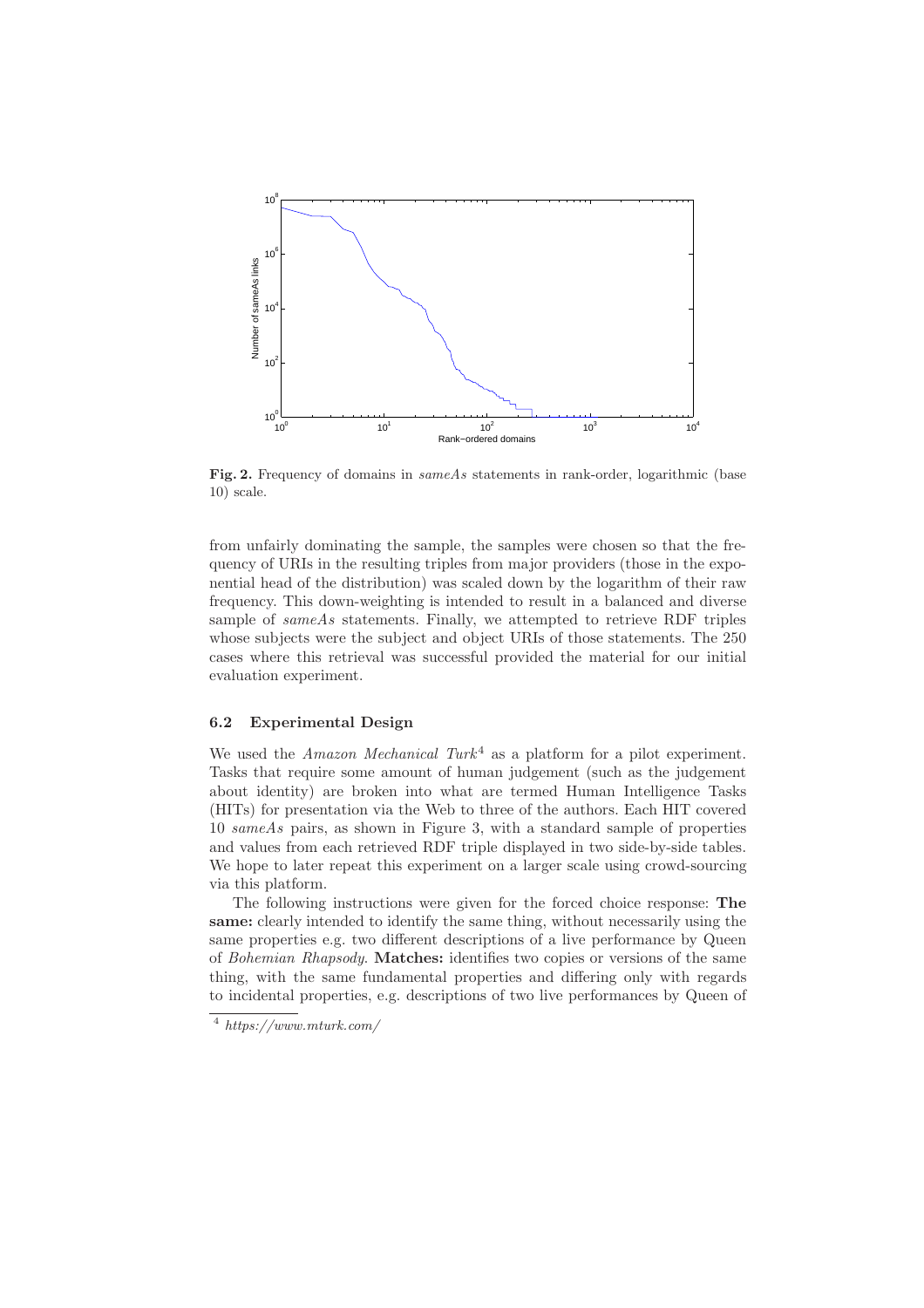*Bohemian Rhapsody*, but at different locations. Similar: Identifies two fundamentally distinct things, but with some properties in common e.g. descriptions of two live performances of *Bohemian Rhapsody*, by two different bands. Related: not intended to identify the same thing, but related. E.g. descriptions of the band Queen and of a live performance by Queen of *Bohemian Rhapsody*. Unrelated: None of the above. Also, a 'Can't tell' response was available.



Fig. 3. Mechanical Turk Interface for identity rating.

As a step towards creating a gold standard, three of the authors assessed all 250 samples. We plotted the results for each judge per category in Figure 4, revealing what appears to be substantial disagreement with respect to some categories. Merging the results of each judge, a table is given in Table 2 that gives raw agreement and disagreement frequencies.

First of all, the vast majority of *sameAs* statements were indeed judged to be correctly identical, and only a relatively small amount were judged to be incorrect. Interestingly enough, a relatively large amount were unknown. Only a small amount were judged as similar, while the amount judged to be matches and related were modest. To return to Figure 4, it is very clear that the judges have different styles of judgement, with one judge preferring *sameAs* where another judge would be much more strict by usually answering that they can't tell. The remaining judge is in between these two extremes. The amount of disagreement shows that the categories are fairly unstable. However, there is clearly *something* in between not knowing if two URIs are identical and knowing that they are.

Since each question could be considered a binary response over nominal data, we employed the  $\kappa$  statistic to determine agreement between the judges. The  $\kappa$ statistic takes into account agreement between annotators that is greater than chance, and is only valid over nominal data (although our data could be considered ordinal, it is strictly speaking nominal, as each choice is a different relation-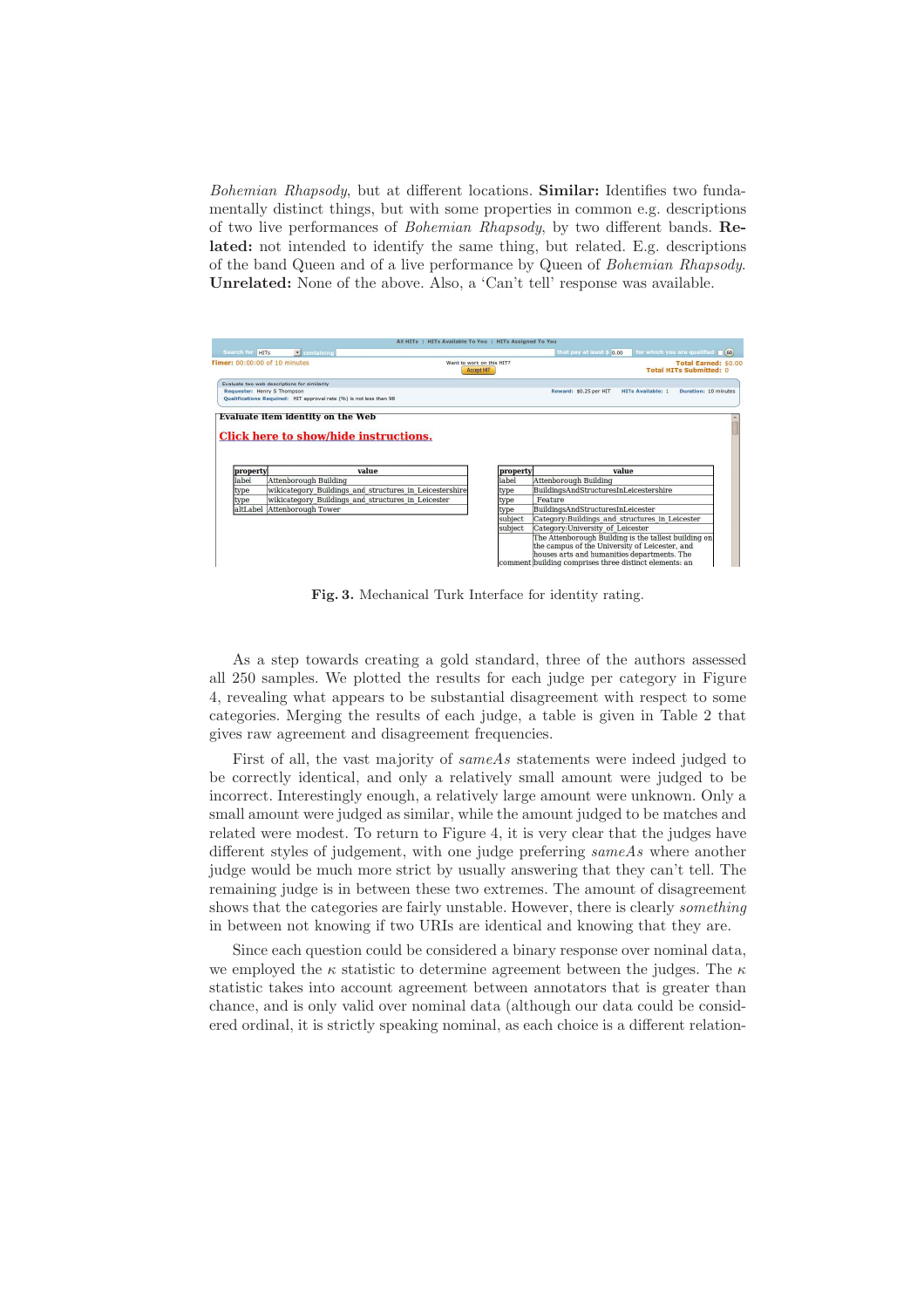

Fig. 4. Number of category assignments per judge. Total across all judges blue, each individual judge is red (1), black (2), and green (3). Y -axis is their frequency in the data-set.

ship rather than a single identity gradient).<sup>5</sup> The  $\kappa$  for the six-way forced choice is 0.158, which is non-accidental but considered 'poor' agreement. Notice that while there was substantial disagreement, there were elements (particularly of identical) where nearly half the data-set was labelled in agreement, likewise for the 'related' category and a substantial portion of 'don't know'. However, the rest of the categories appear to be terminally prone to error. By optimizing and recombining categories, we were able to reach a  $\kappa$  of .319, which indicates 'fair' agreement. This was accomplished by merging the 'similar', 'matching', and 'related' categories, and then merging the 'can't tell' with 'not related' categories, and leaving the 'same as' category to itself. The results, as given per judge in Figure 5, are much more clear. However, there is still substantial disagreement. The main disagreement seems to consist of, rather surprisingly, an inability to agree on 'same as' versus 'can't tell'.

| Categories-Rater Rater 1 Rater 2 Rater 3 |    |     |     |
|------------------------------------------|----|-----|-----|
| Identical                                | 73 | 132 | 181 |
| Matching                                 | 31 | 16  | 20  |
| Similar                                  |    |     |     |
| Related                                  | 22 | 23  | 28  |
| Not Related                              | 24 | 5   |     |
| Can't Tell                               | 93 | 65  |     |

Table 2. Raw numbers of Similarity Categories before optimization.

<sup>&</sup>lt;sup>5</sup> The derivation of the  $\kappa$  statistic is described in mathematical detail elsewhere [6].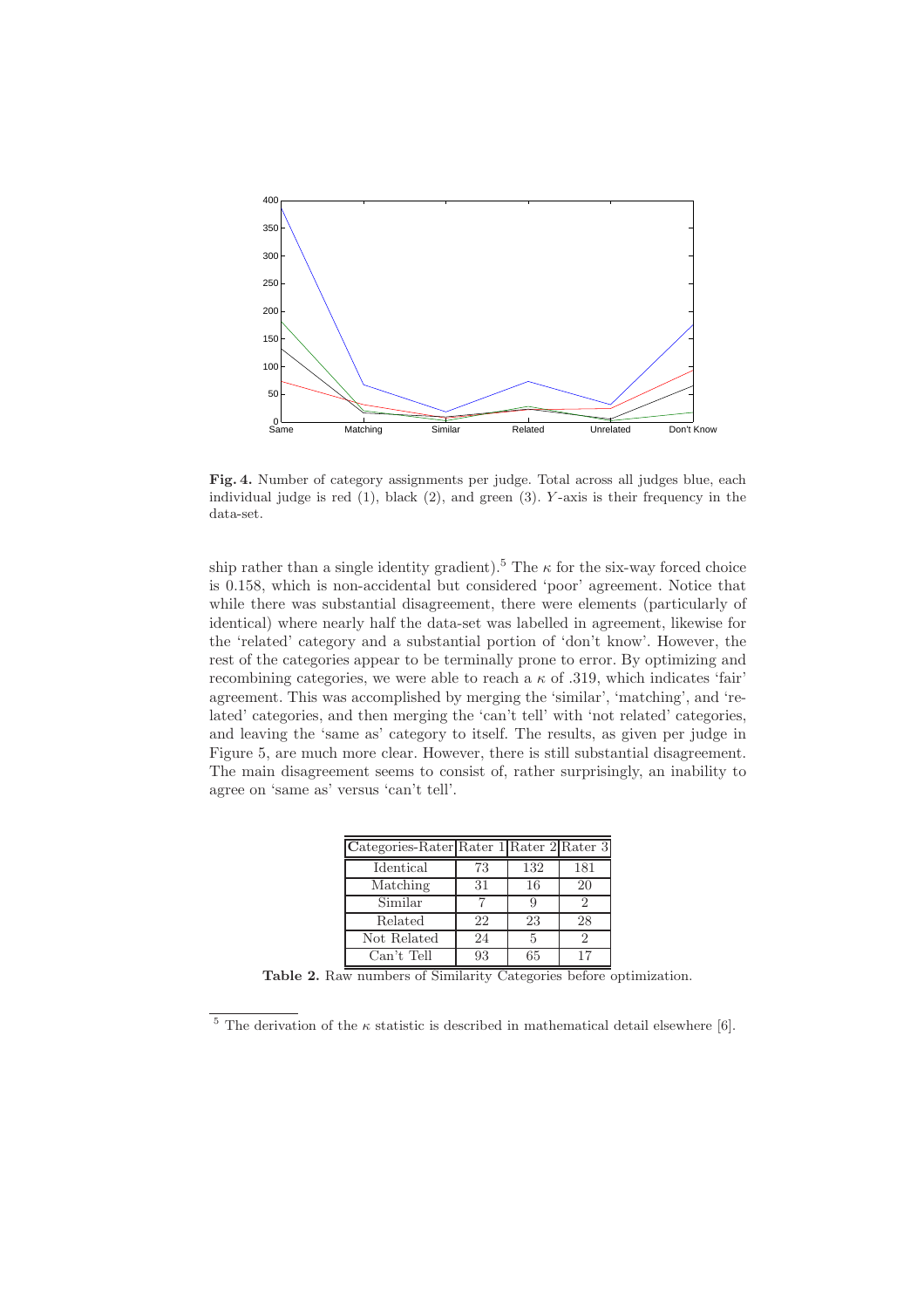The differing habits of the raters in this regard are actually more unstable than their ability to link something using a 'sort of similar or related' category, as shown by inspection of Table 3. It is not in the categories themselves that the problem surfaces, but in the lack of appropriate knowledge for use in determining whether two things are in some context-free manner actually identical. This brings into some doubt the concept of whether or not two things can be declared identical in a context-free manner, and also highlights the importance of background knowledge in determining accurate *sameAs* statements. In this regard, it should not be surprising that there was such high disagreement on manual judging of identity and similarity in Linked Data. However, there are a number of positive results that we can make a guess at by taking the mean of the collapsed categories per rater (and their standard deviation):

- The most postive result is that approximately  $51\%$  ( $\pm 21\%$ ) percent of the usage of *sameAs* seems correct.
- While the distinctions made in the Similarity Ontology likely require special training beyond that of even RDF experts, a relatively coarse-grained referentially opaque 'kind-of-similar-and-related-to' relationship can be reliably used instead of *sameAs* for intermediate cases (around  $21\%$  ( $\pm$  3%) of our data);
- Approximately 27% (± 19%) of the *sameAs* cannot be reliably judged based only on the RDF retrieved.



Fig. 5. Frequency of categories in trained expert judges after optimization. Total across all judges blue, each individual judge is red  $(1)$ , black  $(2)$ , and green  $(3)$ . X-axis is categories, Y -axis is their frequency in the data-set.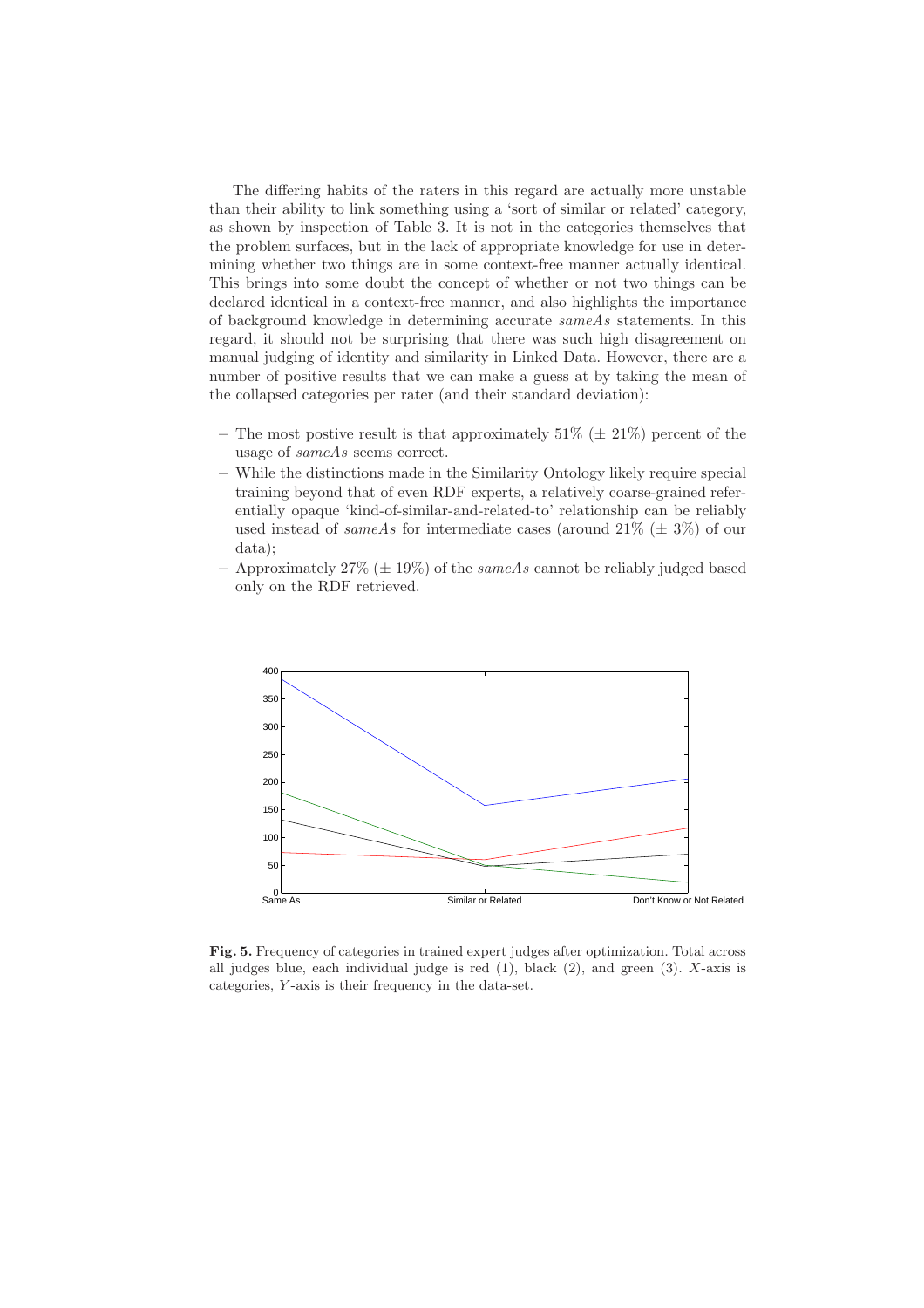| Categories-Rater           | Rater 1 Rater 2 Rater 3 |     |              |
|----------------------------|-------------------------|-----|--------------|
| <b>Identical</b>           | 73                      | 132 | 181          |
| Similar, Matching, Related | 60                      | 48  | $50^{\circ}$ |
| Can't Tell or Not Related  | 117                     | 70  | 19           |

Table 3. Raw numbers of Similarity Categories after optimization.

# 7 Conclusion

The issue of how to express relationships of identity and similarity on Linked Data is more complex than just applying *sameAs*. We believe the extent of disagreement and inaccurate usage as observed in practice at least calls for additional documentation providing clearer guidance on when to use *sameAs*. Further studies on much larger scales using crowd-sourcing need to be employed to see if the 'default' behaviors of the judges in our experiment generalizes. A further extension of our experiment will test whether the closures of *sameAs* produce surprising and incorrect inferences. This can be done by merging inferred triples with the *sameAs* statements used in the current experiment.

The proposed Similarity Ontology solution has a number of distinctions that may be difficult to deploy consistently in open-ended domains. In fact, like many ontologies, the initial distinctions proposed capture an important intuition, namely that there is a nuanced heterogeneous structure of similarity instead of a strict notion of identity in the use of *sameAs* on the Web, one that will likely result in an asymmetric flow of inference. However, the Similarity Ontology explores too large of a design space to be reliably deployed. A simple similarity property would be quite useful to add to RDF, such as sub-property of *rdfs:seeAlso*. Further study of approaches beyond *sameAs* would be useful if not provocative for the Linked Data community. Solving the issue of identity in Linked Data may require a certain refactoring of some core constructs of RDF, including relating identity to a fully-worked out semantics for named graphs. Furthermore, individuals could be thought of as being composed of differing aspects at different levels of granularity rather than the notion of individuals traditionally used in semantics. In future work, we will also continue investigations into the notion of aspects and named graphs and continue to be inspired by the use cases presenting themselves from the current abundance of misuse of *sameAs* in Linked Data space. The (ab)use of *sameAs* in Linked Data is not a threat, it's an opportunity.

# 8 Acknowledgements

We would like to thank reviewers of earlier versions of this work in OWLED 2010, LDOW 2010, and RDF Next Steps for their helpful feedback. Also, special thanks to Kingsley Idehen for helping provide the data-set.